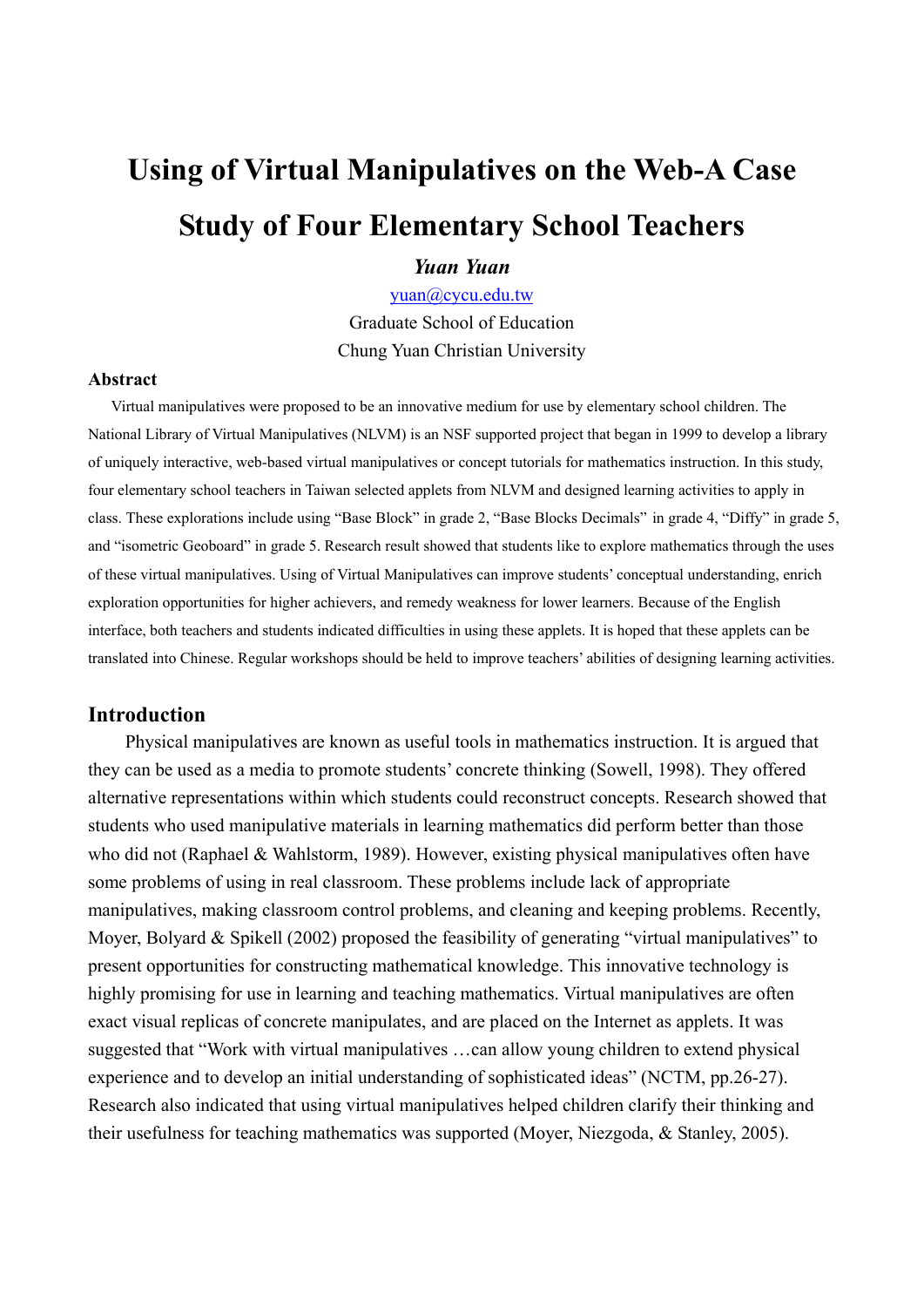However, it is important to investigate problems and questions of using virtual manipulatives in real classroom and to explore effective ways to use them in teaching mathematics.

Up to now, virtual manipulatives Web sites are not available in Taiwan. However, one well developed site can be found in USA - the National Library of Virtual Manipulatives (www.matti.usu.edu/nlvm). The National Library of Virtual Manipulatives (NLVM) is an NSF supported project that began in 1999 to develop a library of uniquely interactive, web-based virtual manipulatives or concept tutorials, mostly in the form of Java applets, for mathematics instruction (K-12 emphasis). Four graduate students took one of my graduate classes were introduced the concept of virtual manipulatives and the available resources. All of them are elementary school teachers, and they are interested in using these applets in classroom teaching. In this study, their applications of some of the applets from NLVM were studied. The ways to use virtual manipulatives were explored and problems were investigated for future study.

# Method and Participants

This study applied a case study method to investigate the following two research questions:

- 1. What are some possible ways of using virtual manipulatives in real classroom?
- 2. What are problems of using virtual manipulatives in real classroom?

In this study, four elementary school teachers in Taiwan selected applets from NLVM and designed learning activities to enrich classrooms explorations. The selections of applets were based on these teachers' individual decisions. In other words, these teachers decided what and how to use a specific applet for their students. To protect the privacy of these teachers, I will not use their real names. These explorations included Mei-chi used "Base Blocks" in grade 2, E-fan used "Base Blocks Decimals" in grade 4, Fong-wei used "Diffy" in grade 5, and Kuo-jen used "isometric Geoboard" in grade 5.

These teachers took a graduate class of mine in year 2006. I used two class periods of time (a total of 6 hours) to introduce ideas and trends of integrating technology into mathematics teaching. Virtual manipulatives were introduced in class. It was found that these teachers were all interested in applying these applets to their class. I encouraged them to apply these applets in teaching mathematics and share their experiences in class. Four weeks later, they reported features of selected virtual manipulative and discussed results of using in teaching. During class time, all of the teachers shared their experiences of using virtual manipulatives in school. Suggestions of applications were also discussed to give rise to the conclusion of this study.

## Results and discussions

In order to better understand the teachers' applications of virtual manipulative in NLVM, I will discuss these four cases individually. Then, reflections to these applications will be discussed at then end of this section.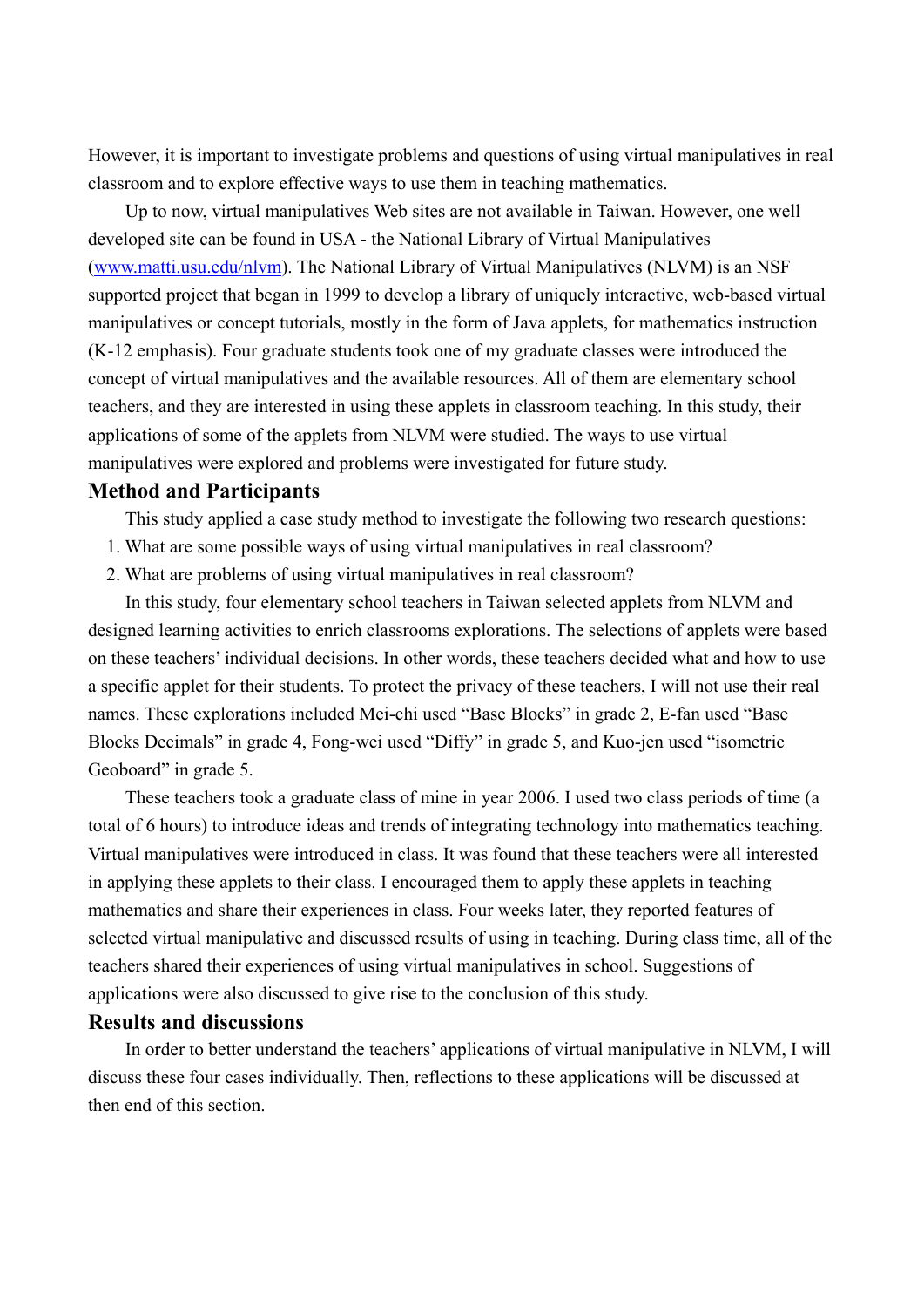#### 1. Case one: Mei-chi used "Base Blocks" in grade 2

 Mei-chi was a second-grader teacher. Two of her students, Yu-jen and Kuo-wha, often had difficulties in learning mathematics. In her observations, Yu-jen was not good at paper and pencil tests, and did not like to participate in leaning. However, Mei-chi found that Yu-jen was especially interested in multimedia and paid attentions to them. Kuo-wha had some developmental problems, and reading is a serious problem to affect his leaning. At the time of knowing the development of NLVM, she was teaching a unit called "numbers less than 1000". She decided to use "Base Blocks" to help these two students. "Base Blocks" consist of individual units, longs (containing 10 units), flats (containing 10 longs), and blocks (containing 10 flats) and can be used to show place value for numbers and to increase understanding of addition and subtraction algorithms (see Fig. 1). Mei-chi used it to help Yu-jen and Kuo-wha understand numbers less than 1000.



Fig. 1 "Base Blocks" shows place value for numbers

 Before using this applet, Yu-jen and Kuo-wha can only finish 75% and 25% of test questions separately. After using this applet in learning, their test completion rates increased to 100% and 75% separately. Mei-chi described,

 When Yu-jen was using "Base Blocks", I saw smiling on his face. At this time, mathematics is not what he did not understand, and it is not just numbers and graphs. It is like a game, and he was interested in playing. After these explorations, he seemed to complete his test quickly and was more willing to do it.

On the other hand, Kuo-wha did not show his happiness as Yu-jen. It is possible because of his reading problems. He needed more time to complete his works, but under teacher's guiding, he completed most of his test problems himself.

Mei-chi also said,

I knew integrating technology into learning is important and is a new trend, but this is the first time I knew there is a wonderful resource like this. I used it to these two students, and I found it reduced their fear of mathematics. I am happy to find a new way to improve their leaning of mathematics. Through seeing graphs, visual stimulus and manipulations with this virtual manipulative, mathematics is much easy to understand for these lower achievers. They are great!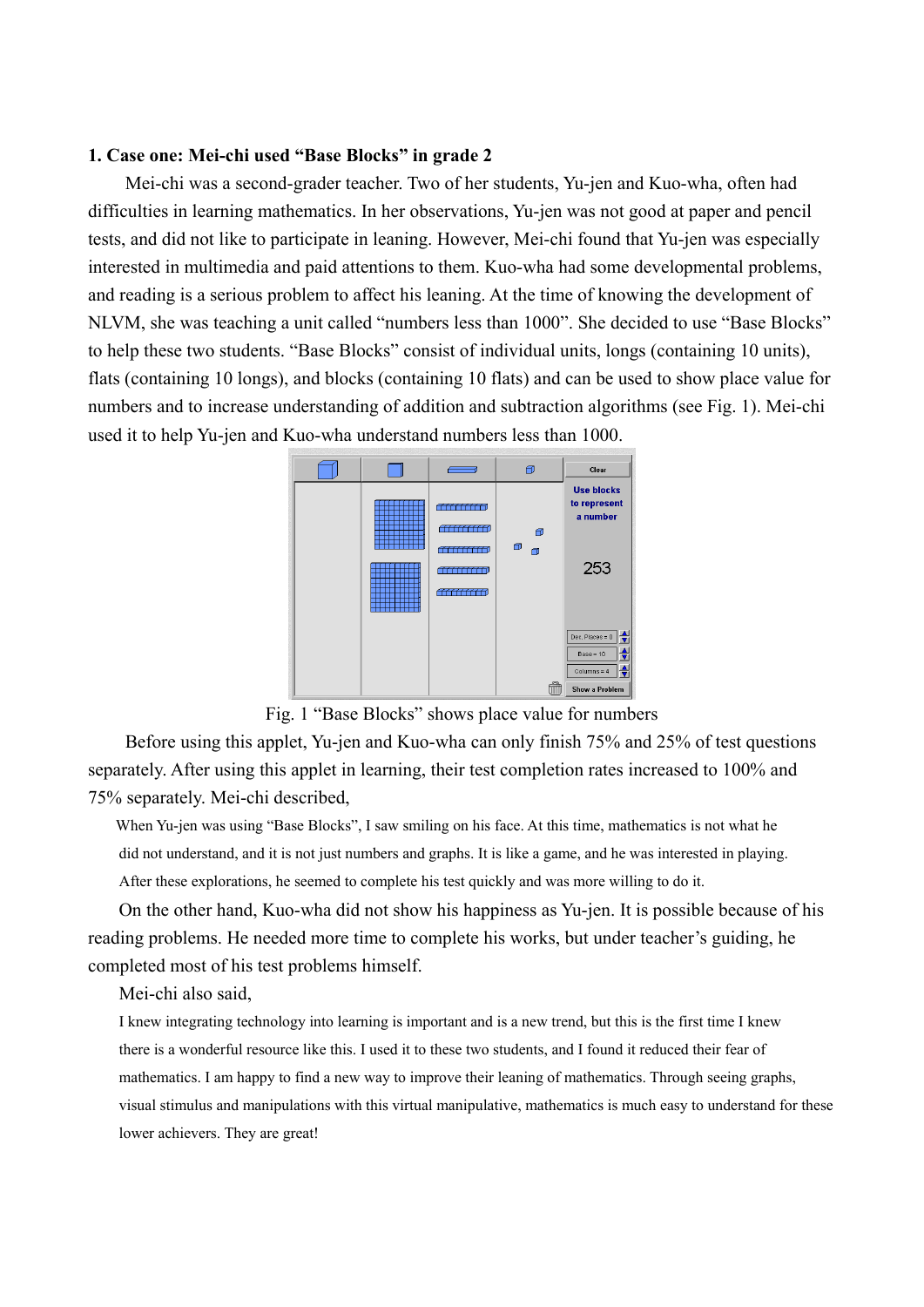The only problem of using this applet in instruction was its English interface. Mei-chi indicated that when using these applets the teacher will need much time in explaining their functions and students were easy to be affected by those unfamiliar icons. She believed that if they were in Chinese interface, definitely, they will be more acceptable by school teachers and students.

## 2. Case two: E-fan used "Base Blocks Decimals" in grade 4

 E-fan was a fourth-grader teacher. The students in her class already knew the relationship between 0.1 and 0.01. Also, they knew how to represent 0.13 on a 10x10 grid. Before using "Base Blocks Decimals", her class had explored some basic decimal concepts with 10x10 grids. These explorations included the comparisons of 2 decimal numbers, the relationships between 2 decimal numbers, and additions and subtractions of decimal numbers. After these initial explorations, E-fan found some misconceptions her students had. For example, 10 of 35 students considered the number 4.68 was bigger than 4.8. They computed the sum of two decimals by lining up the right-hand digits, as they would with whole numbers. E-fan decided to use "Base Blocks Decimals" to help students clarify these concepts.

 In E-fan's point of view, clean and clear were two characteristics of this applet. In the previous classes, she remembered her students' tables were full of 10x10 grids and students did not pay attentions to her explanations. Students also responded that they liked to use this applet. They thought it was fun and convenient. They did not need to worry about loses of paper grids. In addition to these, they had chances to practice computational skills. However, problems occurred when using it in instruction. E-fan found students had a problem to choose 10 units at a time, especially when there were units near the corner (see Fig. 2.)



## Fig. 2 using problem of choosing a unit on the corner

The other problem occurred when graphs were overlapped. Students often had a problem to separate and count them correctly (see Fig. 3).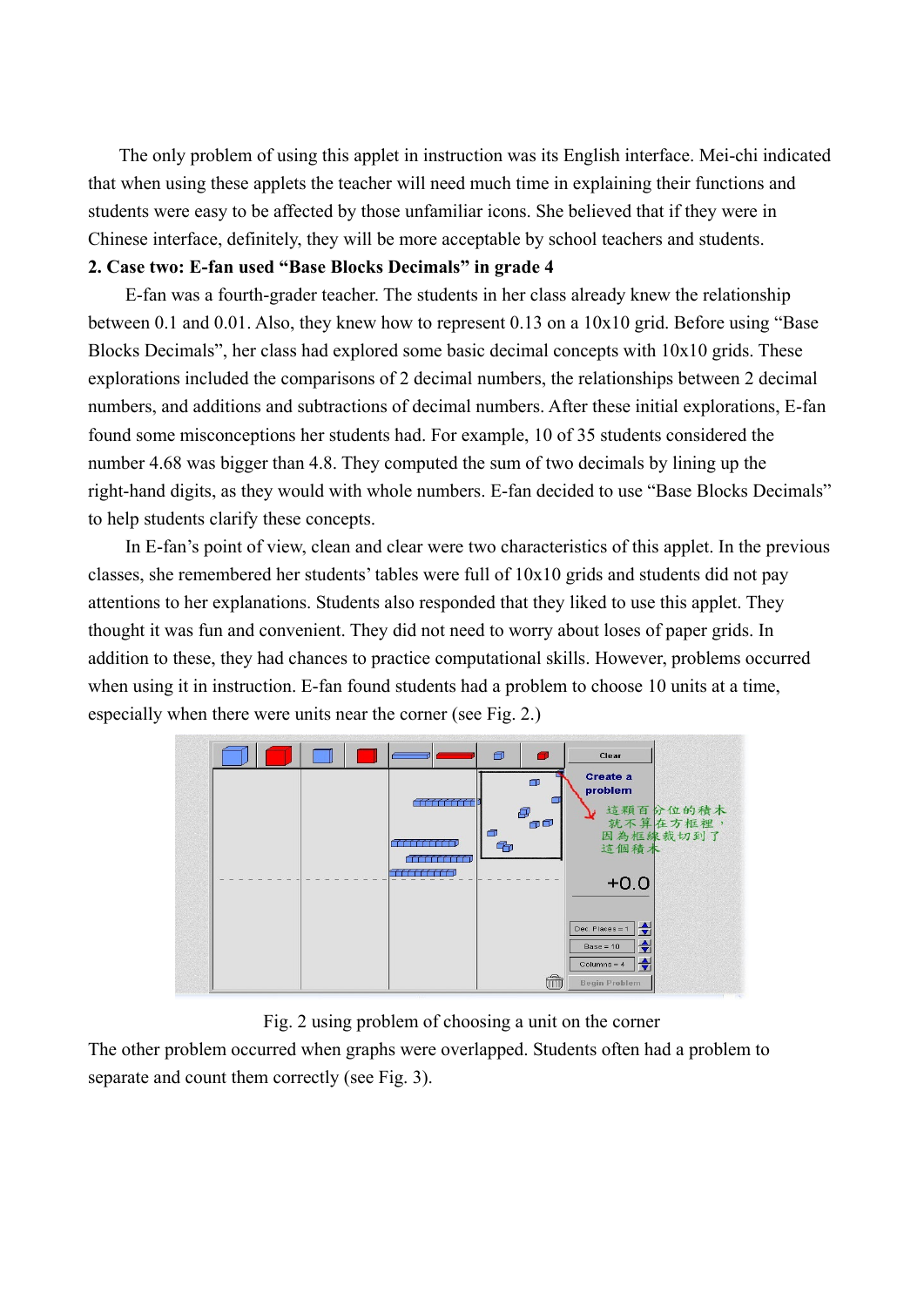

Fig. 3 Students had a problem to figure out the number of flats on the monitor E-fan also found new misconceptions student might have after using this applet. For example, when asked how many 0.01 equals to 0.1? Students gave the correct answer, but the graph they drew on paper was affected by this applet (see Fig. 4).



#### Fig. 4 Student used a cube to represent 0.01

E-fan also mentioned that the interface might affect students' learning. For example, the applet used 1/100's to represent the hundredths and students were not familiar with this representation. She also suggested the interface should be in Chinese, so students could be easy to understand. Even with the difficulties of understanding the meaning of icons, almost all her students (34 of 35) explained their love of learning with "Base Blocks Decimals".

## 3. Case three: Fong-wei used "Diffy" in grade 5

Fong-wei was a fifth-grader teacher. There are two gifted students in her class, so she decided to find a challenge activity from NLVM for them to explore. "Diffy" is a virtual manipulative selected from number and operations for grade 3-5 students. It is designed to give students a chance to solve an interesting puzzle involving the differences of given numbers (see Fig. 5).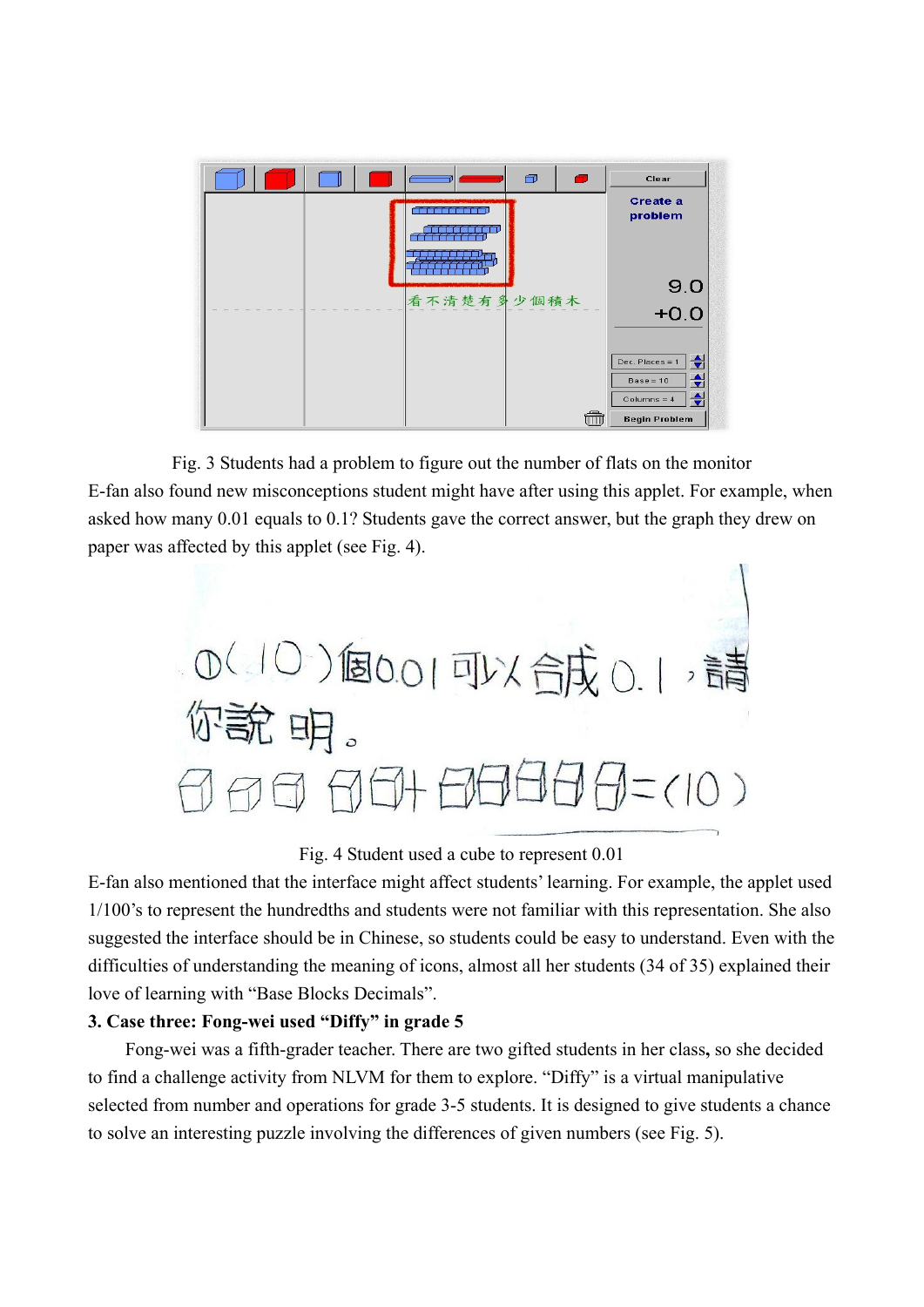

Fig. 5 "Diffy"- a puzzle for exploring patterns

The two students were introduced this applet and asked to find all possible arrangement of 4 numbers between 1 to 10 to make 7 squares where the inner square has four puzzle numbers that are all the same. For example, figure 6 gives an example of this result.



Fig. 6 An example that satisfies the requirement

Although figure 6 showed an example of this result, this graph did not complete the works. There should be another two squares with number 2,4,2,0 and 2,2,2,2. That is, the teacher asked the students to explore a problem that the applet cannot show completely. Fong-wei reported that these two students were not interested in using this applet. They seemed to prefer drawing on paper. It was found these two students were interesting in finding answers and they did have some amazing findings. They spent a lot of time drawing and trying. However, there was a lack of pattern explorations.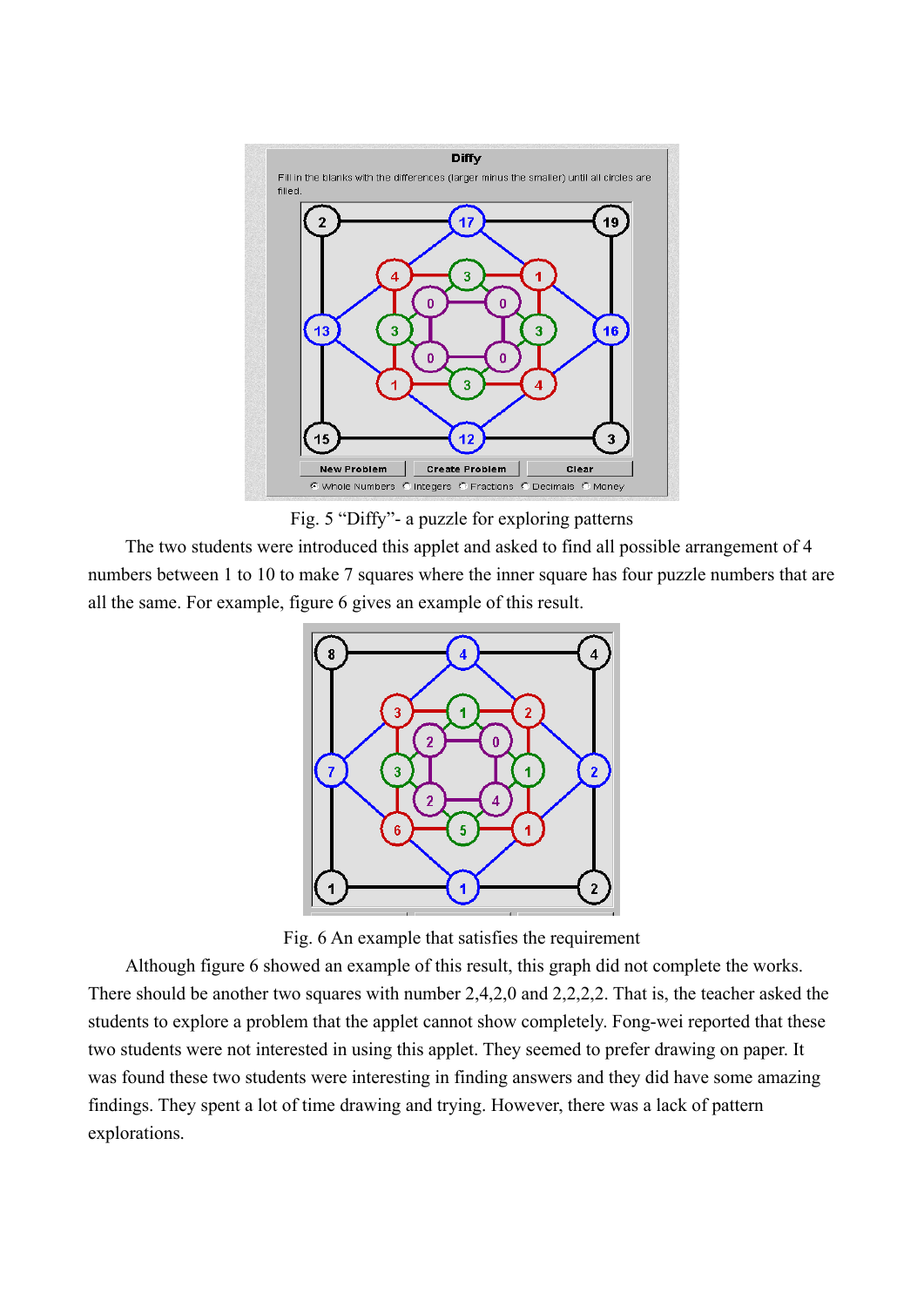This activity did motivate students' experiences in exploring questions different from the textbook. But this applet was not used appropriately. More important, if the teacher could spend a little time on reading instructions on the Web, she might design an appropriate activity for these two students. For example, there are two questions suggested for users: (1) What kinds of patterns can you see in the purple numbers when you complete Diffy? (2) Will you always get some zeros in the purple numbers, or a set of four purple numbers that are all the same, or two pairs of matching purple numbers? When a teacher proposed appropriate questions for students to explore, they may focus on what we want them to find.

## 4. Case four: Kuo-jen used "isometric Geoboard" in grade 5

Kuo-jen was a fifth-grader teacher. He was going to teach the concept of polyhedron. Before using "isometric Geoboard", the teacher conducted a pretest to assess students' understanding of polyhedron. After pretest, the teacher asked students make different polyhedra with "isometric Geoboard". During a consecutive two class periods of time, students went to the computer room and making polyhedra by themselves. The teacher designed tasks for them to explore and asked students to complete tasks without any future lectures in class. Figure 7 were some results of students' works. Figure 8 was a picture that students worked hard to complete the required task their teacher asked during class time. Kuo-jen mentioned that he was so surprised that his students never worked hard like this before. After this activity, students were given a posttest. The test mean score increased from 79.54 to 89.49. Using pair sample t test to test the difference, there was a significance of difference between pretest and posttest ( $t=-7.429$ ,  $p<.001$ ). It showed that students' test score improved after the instruction. Thirty-three of 35 students responded that using this applet helped their leaning of this unit. Twenty-eight students described their love of using a computer to learn mathematics.



Fig. 7 Students' works on using "isometric Geoboard"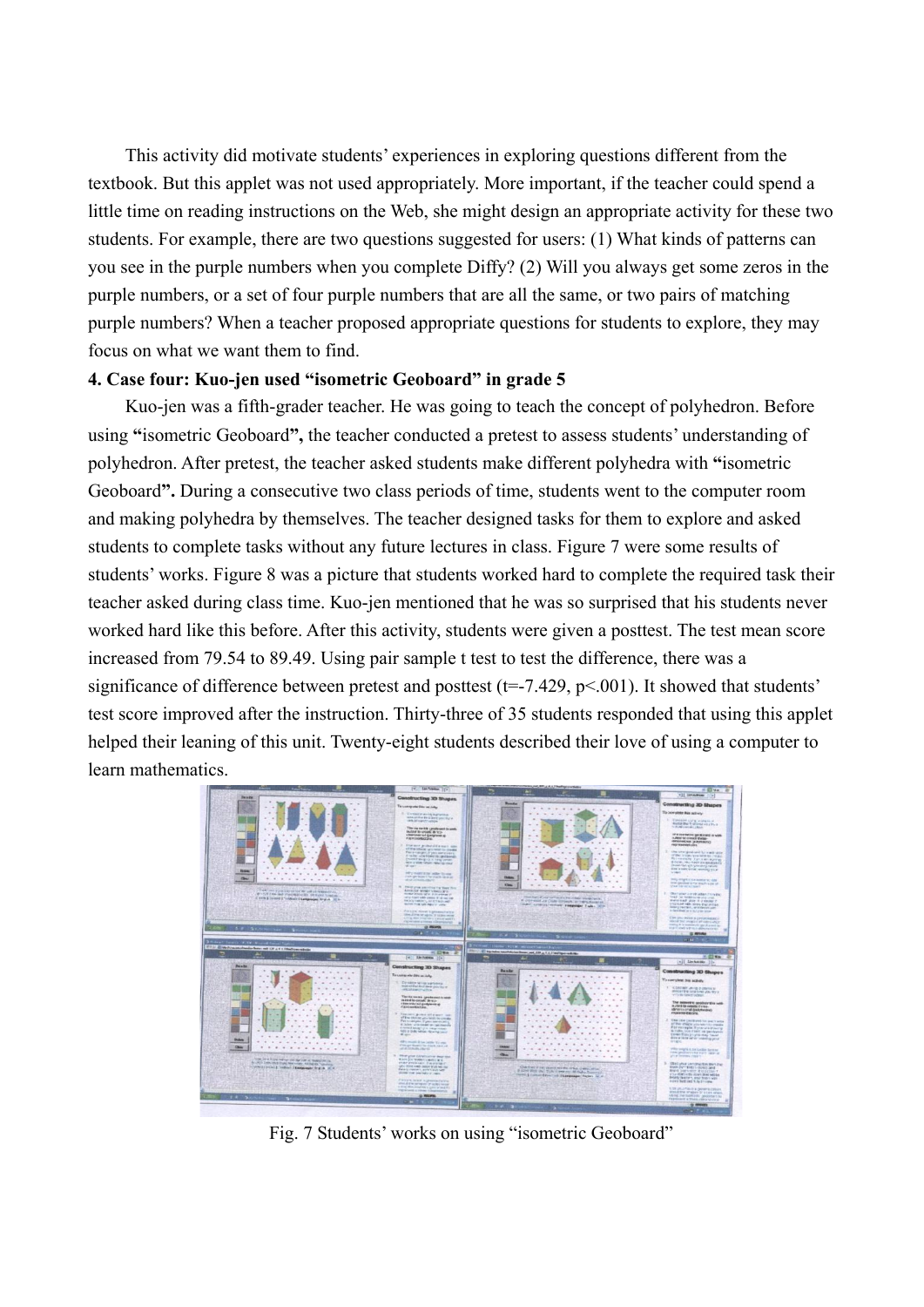

Fig. 8 Students worked hard to complete the tasks

Kuo-jen reported his experiment in class and the result excited discussions in my class. Although students' test score were improved, all teachers argued this to be the learning effect. No matter what strategies the teacher used, students should learn from instruction. So this result was not surprising. All teachers in my class gave ideas of using this applet in instruction. They seemed to argue the role of the teacher in using this applet. In our experiences, students liked to learn from computers. Whether they like using computer or like learning mathematic from computers was not clear. In discussion this application, we believed that "isometric Geoboard" could be used more efficiency.

## 5. Reflections to the cases study

Four teachers were happy to know the idea of using virtual manipulatives to teach mathematics. Without any discussions in advance, the teachers used virtual manipulatives differently. They used virtual manipulatives to students with different abilities – lower achievers and high achievers. They also used virtual manipulatives to introduce new concept or to enrich a deep understanding of a concept. There was no doubt that these teachers and their students liked to have a chance to explore mathematics with virtual manipulatives. A few suggestions were summarized as following:

- (1) School teachers need to know how to design activities for using virtual manipulatives in instruction.
- (2) Possible problems of using virtual manipulatives should be studied. This information also should be notified to all the users.
- (3) The available virtual manipualtives on Web sites should be translated into different languages for different language users.
- (4) There should be a team working on the development of virtual manipulatives in Taiwan.

Using virtual manipulatives in instruction is a new trend of integrating technology into mathematics teaching and learning. However, using it is not a panacea. They should not be used as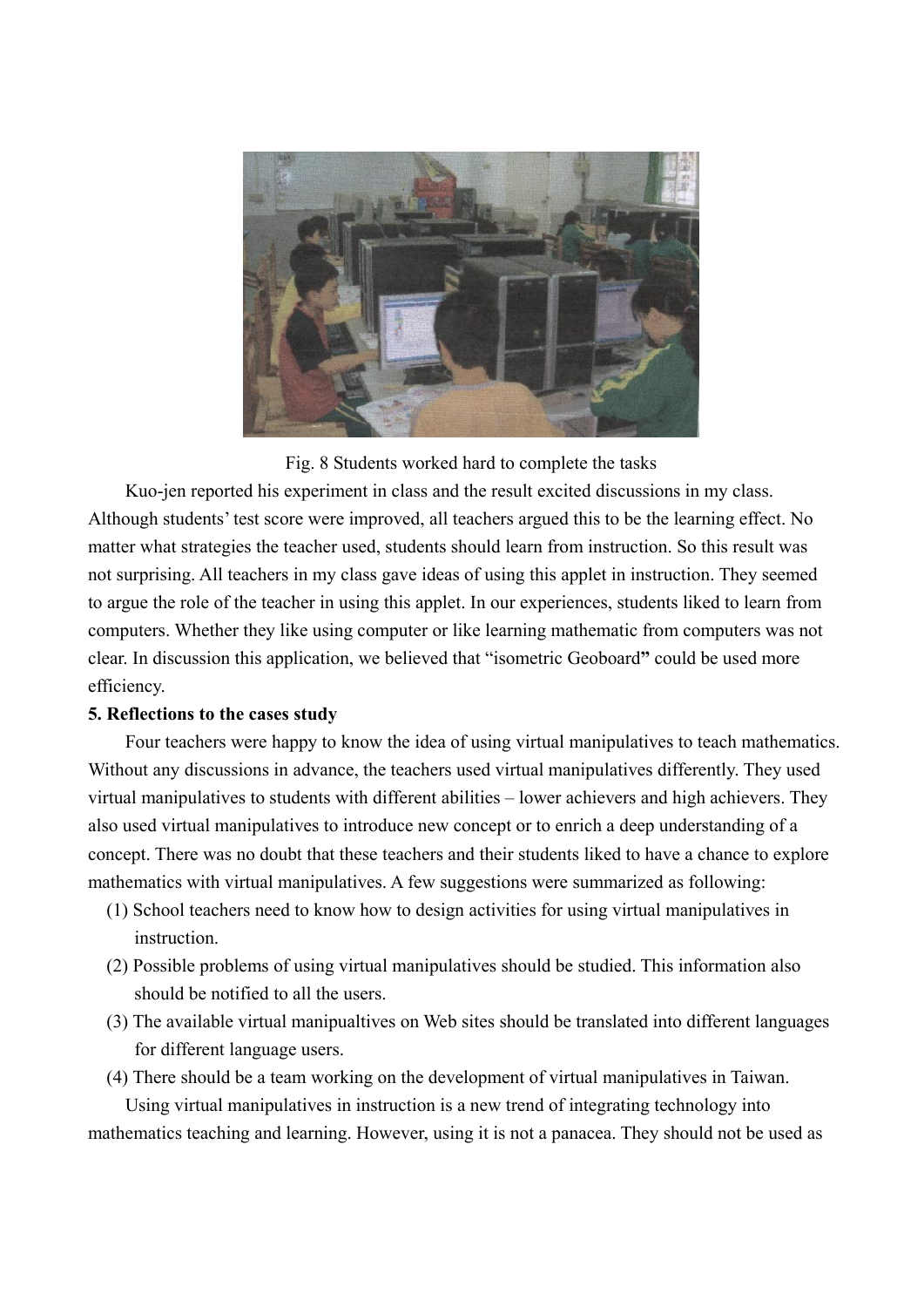substitutes of all traditional teaching aids. School teachers need to choose appropriate teaching aids (both physical and virtual manipulatives) in accordance with the curriculum to promote the efficiency of their mathematic teaching.

# Conclusion

Numerous virtual manipulative Web sites are currently available in many countries. Many advantageous properties about virtual manipulative had been discussed. They are "the potential for alteration", "interactivity", "link symbolic and iconic notation", "unlimited supply", and "easy to clean" (Moyer, Bolyard, & Spikell, 2002). What is important is to study the usefulness of virtual manipulatives. This research studied the use of virtual manipulatives from NLVM. Research result showed that students like to explore mathematics through the uses of these virtual manipulatives. Using of virtual Manipulatives can improve students' conceptual understanding, enrich exploration opportunities for higher achievers, and remedy weakness for lower learners. Virtual manipulatives could be used differently in mathematics instructions. However, new misconceptions might occur when using these applets in real classroom. This information is important for school teachers. It should be a research focus in the future.

In this study, I also found these teachers did not read the instructional suggestions provided by designers of virtual manipulatives. They seemed to spend a lot of time designing activities by themselves. On one hand, this is good because they did prepare for the lessons. On the other hand, this also showed that the teachers did not adopted good ideas to apply these applets to their classroom teaching. These teachers seemed to have difficulties of reading instructions in English, even though they are graduate students. I believed this is true to most of elementary school teachers in Taiwan. In this study, both teachers and students also indicated difficulties in using these applets because of the English interface. It is hoped that these applets can be translated into Chinese interface. Regular workshops should be held to improve teachers' abilities of designing learning activities. By the way, we also require a team to develop virtual manipulatives for teachers in Taiwan.

(Support for this work was provided by grants 95-2520-S-026-003 from the National Science Foundation. The opinions expressed, however, are those of the author and do not necessarily reflect the views of the foundation.)

# Reference

- Moyer, P. S., Bolyard, J. J., & Spikell, M. A. (2002). What are virtual manipulatives? Teaching Children Mathematics, 8, 372-377.
- Moyer, P. S., Niezgoda, D. & Stanley, J. (2005). Young children's use of virtual manipulatives and other forms of mathemat Elliott (Eds.), Technology ics representations. In P. C. -supported mathematics learning environments (Sixty-seven yearbook). Reston, VA: NCTM.